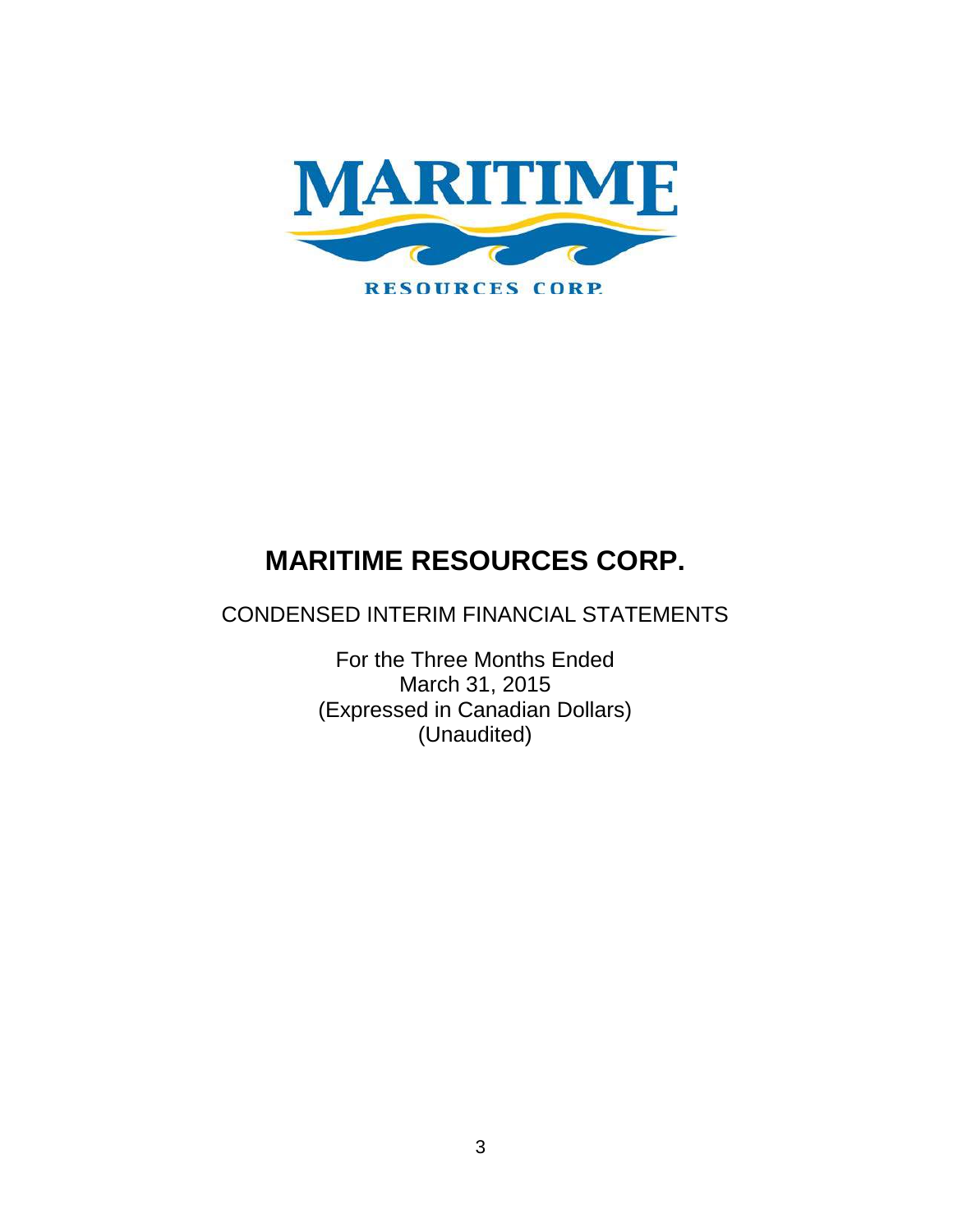

**Notice** 

## **Notice of No Auditor Review of the Condensed Interim Financial Statements**

The accompanying unaudited condensed interim financial statements of Maritime Resources Corp. ("the Company"), for the three months ended March 31, 2015 have been prepared by management and have not been the subject of a review by the Company's independent auditor.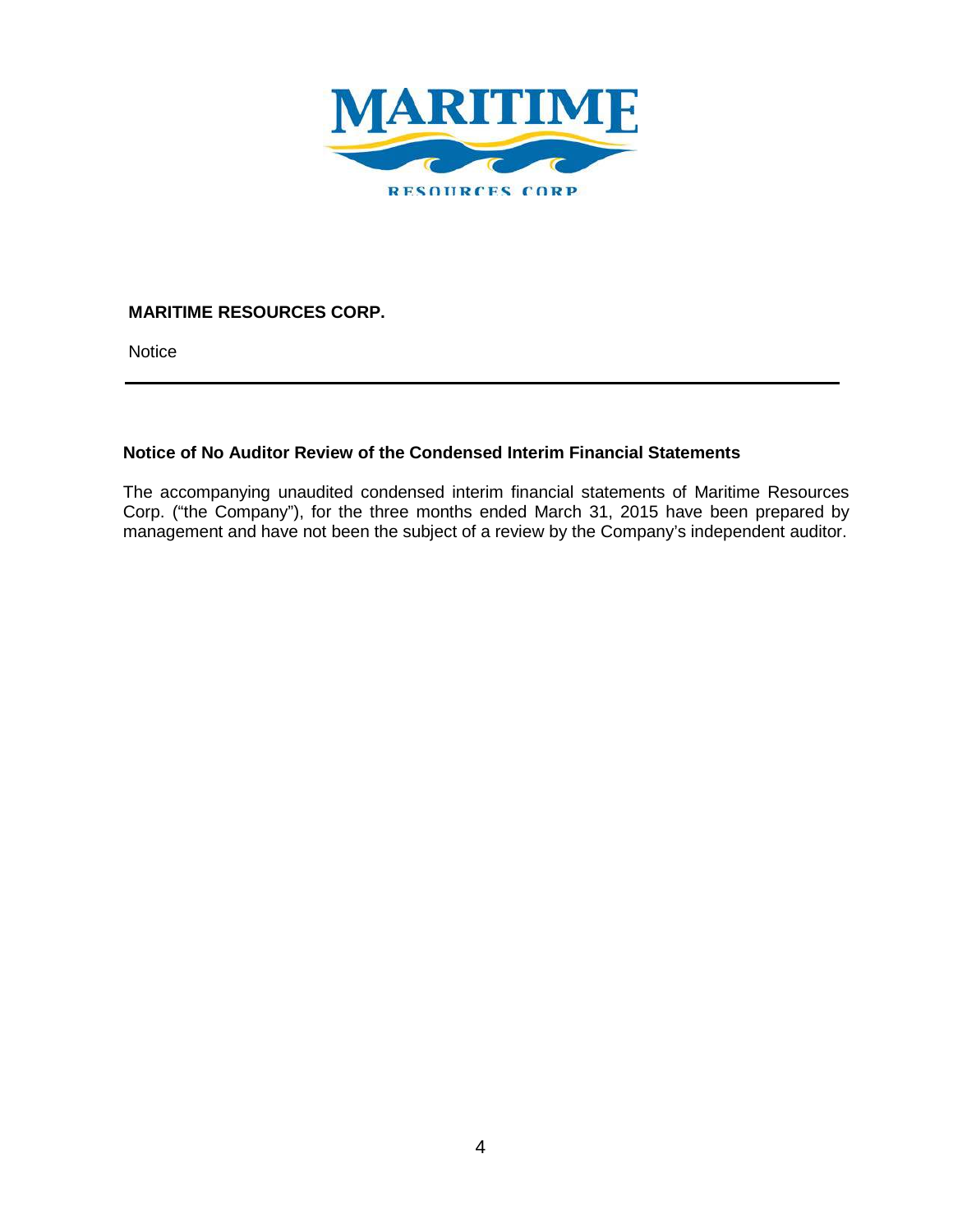#### **Condensed Interim Statements of Financial Position**

(Expressed in Canadian Dollars)

(Unaudited - Prepared by Management)

|                                             | Note | March 31, 2015  | December 31, 2014 |
|---------------------------------------------|------|-----------------|-------------------|
| <b>Assets</b>                               |      |                 |                   |
| <b>Current assets</b>                       |      |                 |                   |
| Cash                                        |      | \$<br>34,701    | \$<br>155,709     |
| Receivables                                 | 7    | 6,077           | 6,284             |
| Prepaid expenses                            |      | 1,784           | 4,853             |
| Advance                                     |      |                 | 8,500             |
|                                             |      | 42,562          | 175,346           |
| Exploration and evaluation assets           | 8    | 4,830,054       | 4,798,178         |
|                                             |      | \$<br>4,872,616 | \$<br>4,973,524   |
| <b>Liabilities and Shareholders' Equity</b> |      |                 |                   |
| <b>Current liabilities</b>                  |      |                 |                   |
| Accounts payable and accrued liabilities    | 9    | \$<br>32,307    | \$<br>34,118      |
| Loans                                       | 10   | 246,971         | 237,930           |
|                                             |      | 279,278         | 272,048           |
| <b>Shareholders' Equity</b>                 |      |                 |                   |
| Share capital                               | 12   | 6,082,485       | 6,082,485         |
| Warrants                                    | 13   | 6,400           | 6,400             |
| Share-based payments reserve                | 12   | 601,530         | 574,498           |
| Deficit                                     |      | (2,097,077)     | (1,961,907)       |
|                                             |      | 4,593,338       | 4,701,476         |
|                                             |      | \$<br>4,872,616 | \$<br>4,973,524   |

See accompanying notes to the financial statements.

Nature of operations and ability to continue as a going concern (note 1)

Subsequent events (note 15)

Approved on behalf of the Board:

*"Douglas Fulcher"*

…………………………………………………… Director Douglas Fulcher *"Allan Williams"*

…………………………………………………… Director Allan Williams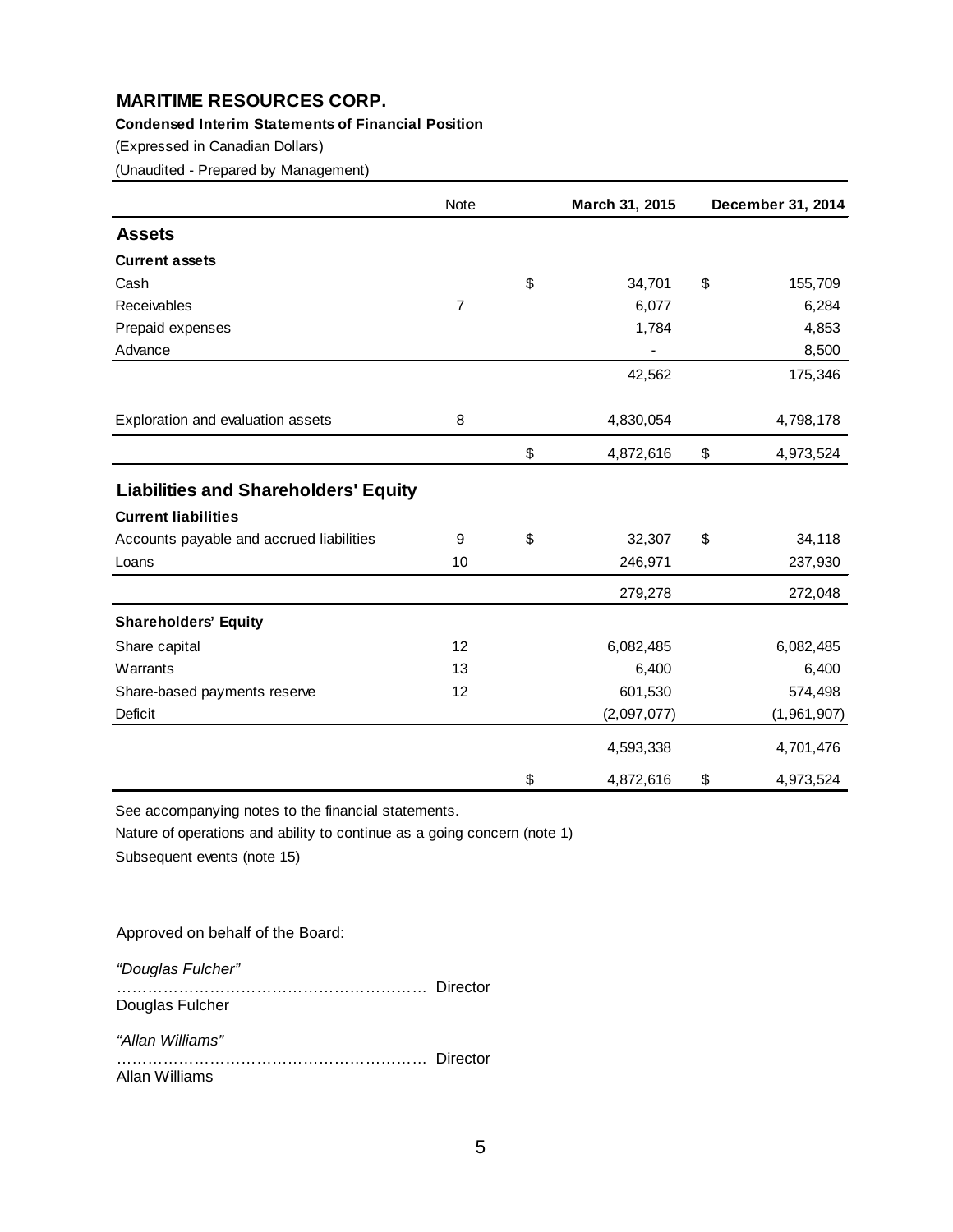**Condensed Interim Statements of Operations and Comprehensive Loss**

**For the Three Months Ended March 31**

(Expressed in Canadian Dollars)

(Unaudited -- Prepared by Management)

|                                                                          | Note  | 2015                  | 2014       |
|--------------------------------------------------------------------------|-------|-----------------------|------------|
| <b>Expenses</b>                                                          |       |                       |            |
| Administration                                                           |       | 24,839                | 26,427     |
| Consulting                                                               |       | 23,400                | 36,900     |
| Directors' fees                                                          |       |                       | 22,500     |
| Financing expense and interest on loans payable                          | 10    | 15,824                | 2,959      |
| Investor relations and promotion                                         |       | 28,125                | 40,815     |
| Professional fees                                                        |       | 15,950                | 21,904     |
| Share-based payments                                                     | 12(c) | 27,032                | 60         |
| Loss and Comprehensive Loss for the Period                               |       | \$<br>$(135, 170)$ \$ | (151, 565) |
| <b>Loss Per Share - Basic and Diluted</b>                                |       | \$<br>$(0.004)$ \$    | (0.005)    |
| Weighted Average Number of Common Shares Outstanding - Basic and Diluted |       | 35,867,795            | 33,403,130 |

See accompanying notes to the financial statements.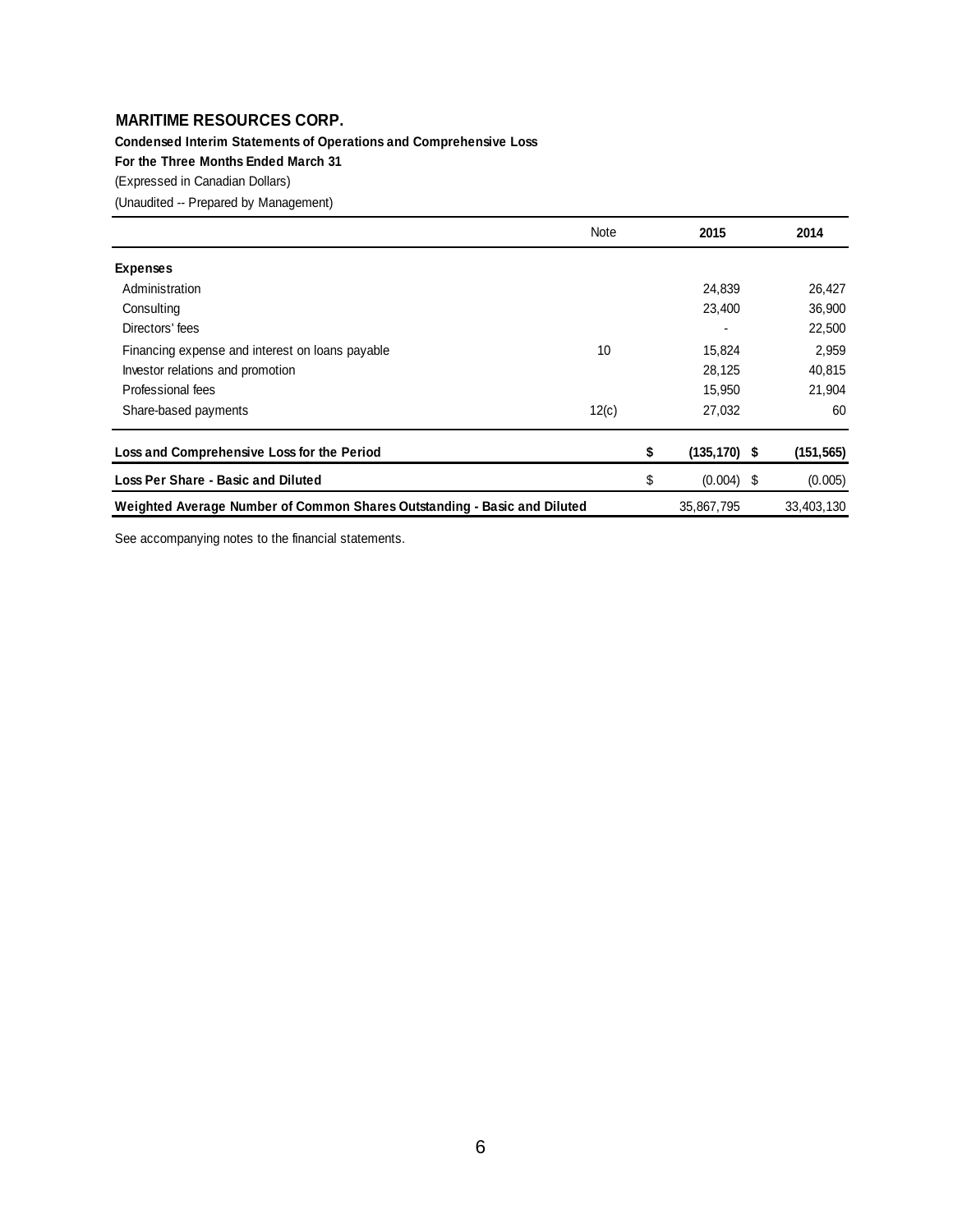**Condensed Interim Statements of Cash Flows**

**For the Three Months Ended March 31**

(Expressed in Canadian Dollars)

(Unaudited-- Prepared by Management)

|                                                                                           | 2015                  | 2014       |
|-------------------------------------------------------------------------------------------|-----------------------|------------|
| <b>Operating Activities</b>                                                               |                       |            |
| Loss for the period                                                                       | \$<br>$(135, 170)$ \$ | (151, 565) |
| Items not involving cash:                                                                 |                       |            |
| Share-based payments                                                                      | 27,032                | 60         |
| Financing expense and interest accrued on loan payable                                    | 9,041                 | 2,959      |
|                                                                                           | (99,097)              | (148, 546) |
| Changes in non-cash working capital:                                                      |                       |            |
| Receivables                                                                               | 207                   | 3,086      |
| Prepaid expenses                                                                          | 3,069                 | 8,220      |
| Advance                                                                                   | 8,500                 |            |
| Accounts payable and accrued liabilities                                                  | (1, 811)              | 48,067     |
|                                                                                           | 9,965                 | 59,373     |
| <b>Cash Used in Operating Activities</b>                                                  | (89, 132)             | (89, 173)  |
| <b>Investing Activities</b>                                                               |                       |            |
| Exploration and evaluation expenditures (net)                                             | (31, 876)             | (42, 815)  |
| <b>Cash Used in Investing Activities</b>                                                  | (31, 876)             | (42, 815)  |
| <b>Financing Activities</b>                                                               |                       |            |
| Interest paid                                                                             |                       | (2,959)    |
| <b>Cash Provided by Financing Activities</b>                                              |                       | (2,959)    |
| Change in cash for the period                                                             | (121,008)             | (134, 947) |
| Cash, Beginning of Period                                                                 | 155,709               | 158,478    |
| Cash, End of Period                                                                       | \$<br>34,701<br>\$    | 23,531     |
|                                                                                           |                       |            |
| Cash paid for interest                                                                    | \$<br>\$              | 2,959      |
| Exploration and evaluation assets included in accounts payable and<br>accrued liabilities | \$<br>221<br>\$       | 341        |

See accompanying notes to the financial statements.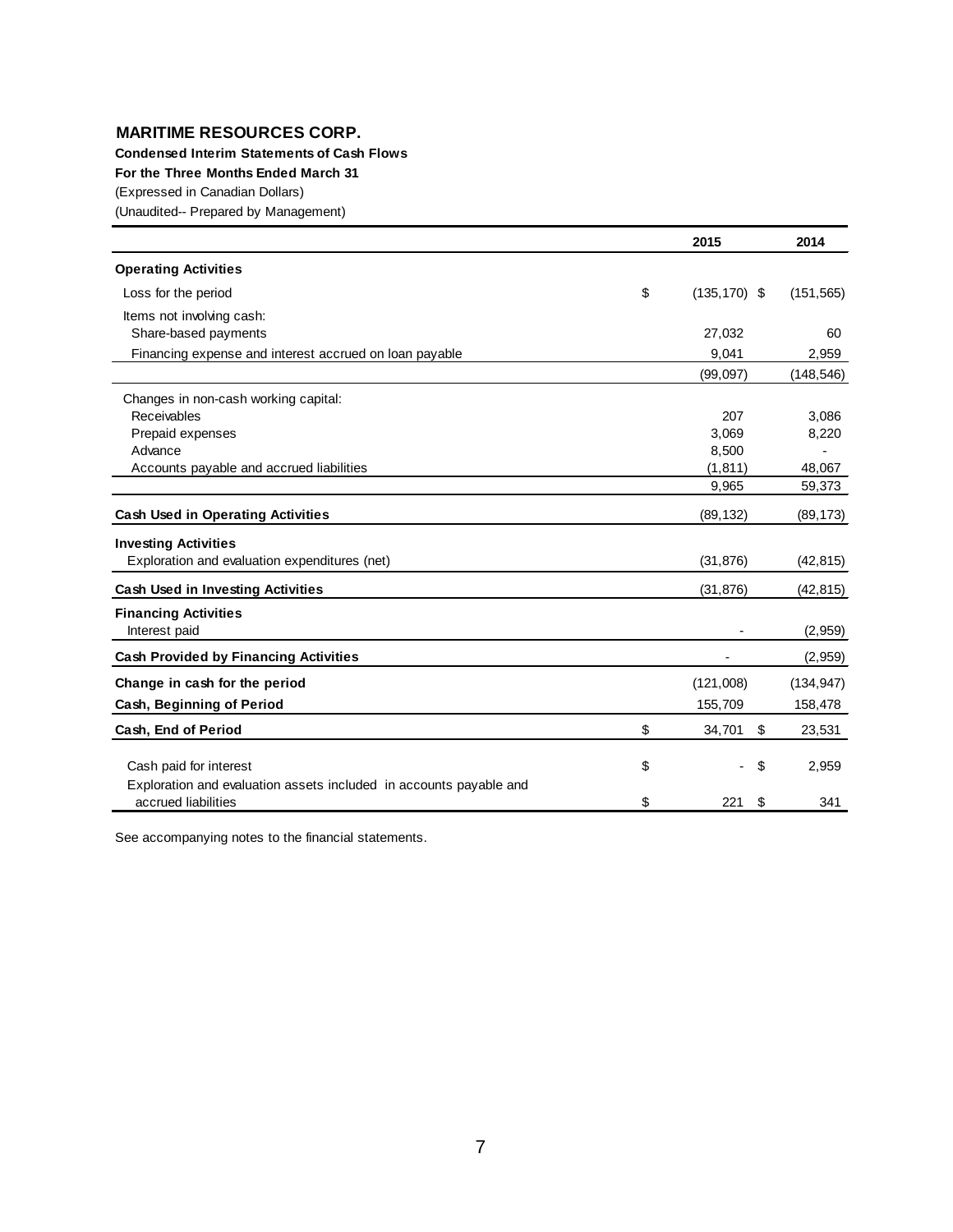**Condensed Interim Statements of Changes in Shareholders' Equity**

(Expressed in Canadian Dollars)

(Unaudited-- Prepared by Management)

|                                                   |       |                      |    |           |     |                          |   | Share-based |    |                          |    | Total                |
|---------------------------------------------------|-------|----------------------|----|-----------|-----|--------------------------|---|-------------|----|--------------------------|----|----------------------|
|                                                   |       | <b>Share Capital</b> |    |           |     |                          |   | Payments    |    |                          |    | <b>Shareholders'</b> |
|                                                   | Note  | Shares (#)           |    | Amount    |     | Warrants                 |   | Reserve     |    | <b>Deficit</b>           |    | <b>Equity</b>        |
| Balance, December 31, 2013                        |       | 33,403,130           | \$ | 5,524,652 |     |                          |   | 402,652     | S. | (1,409,122)              |    | 4,518,182            |
| Loss for the period                               |       |                      |    |           |     |                          |   |             |    | (151, 565)               |    | (151, 565)           |
| Non-cash transaction                              |       |                      |    |           |     |                          |   |             |    |                          |    |                      |
| Share-based payments                              |       |                      |    |           |     |                          |   | 60          |    |                          |    | 60                   |
| Balance, March 31, 2014                           |       | 33,403,130           | \$ | 5,524,652 | \$  | $\sim$                   | S | 402,712     | \$ | (1,560,687)              |    | 4,366,677            |
| Loss for the period                               |       |                      |    | -         |     | $\overline{\phantom{a}}$ |   |             |    | (402, 994)               |    | (402, 994)           |
| Shares and warrants issued upon private placement | 12(b) | 2,098,000            |    | 530,850   |     | 6,400                    |   |             |    |                          |    | 537,250              |
| Non-cash transactions                             |       |                      |    |           |     |                          |   |             |    |                          |    |                      |
| Other liability on flow-through share premium     |       |                      |    | (14, 350) |     | $\overline{\phantom{a}}$ |   |             |    | $\overline{\phantom{a}}$ |    | (14, 350)            |
| Shares issued to lenders                          |       | 366,665              |    | 41,333    |     | $\blacksquare$           |   |             |    | $\overline{\phantom{a}}$ |    | 41,333               |
| Share-based payments                              |       |                      |    | -         |     | $\overline{\phantom{a}}$ |   | 173,560     |    |                          |    | 173,560              |
| Transfer of share-based payments expired          |       |                      |    |           |     |                          |   | (1,774)     |    | 1,774                    |    |                      |
| Balance, December 31, 2014                        |       | 35,867,795           | S  | 6,082,485 | - 5 | 6,400                    |   | 574,498     | s. | (1,961,907)              | S. | 4,701,476            |
| Loss for the period                               |       |                      |    |           |     |                          |   |             |    | (135, 170)               |    | (135, 170)           |
| Non-cash transactions                             |       |                      |    |           |     |                          |   |             |    |                          |    |                      |
| Share-based payments                              |       |                      |    |           |     |                          |   | 27,032      |    |                          |    | 27,032               |
| Balance, March 31, 2015                           |       | 35,867,795           | S. | 6,082,485 | -56 | 6,400                    |   | 601,530     | s. | (2,097,077)              | S. | 4,593,338            |

See accompanying notes to the financial statements.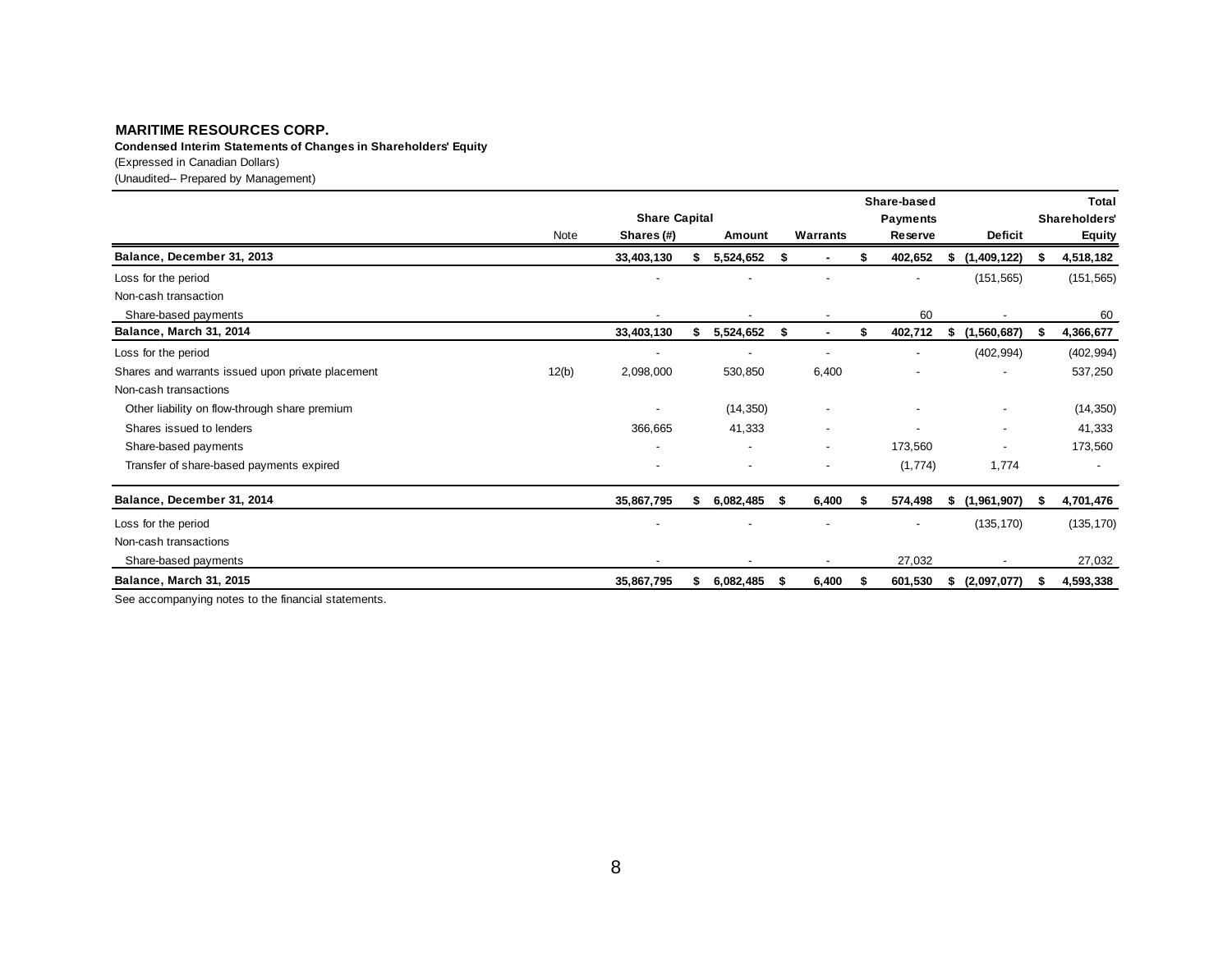Notes to Condensed Interim Financial Statements For the Three Months Ended March 31, 2015 and 2014 (Expressed in Canadian Dollars) (Unaudited – Prepared by Management)

### **1. NATURE OF OPERATIONS AND ABILITY TO CONTINUE AS A GOING CONCERN**

Maritime Resources Corp. (the "Company" or "Maritime") was incorporated under the *Business Corporations Act* (British Columbia) on May 14, 2007. The principal activities of the Company are the exploration of resource properties in Green Bay, Newfoundland and Labrador, Canada. The Company is considered to be in the exploration stage.

The address of the Company's corporate office and principal place of business is Suite 615 – 800 West Pender Street, Vancouver, British Columbia, Canada, V6C 2V6.

These condensed interim financial statements of the Company have been prepared in accordance with International Financial Reporting Standards ("IFRS") on a going concern basis, which contemplates that the Company will be able to realize its assets and discharge its liabilities in the normal course of business. Accordingly, these financial statements do not include any adjustments to the amounts and classification of assets and liabilities that might be necessary should the Company be unable to continue as a going concern.

The Company's continuing operations as intended are dependent upon its ability to identify, evaluate and negotiate the acquisition of, participation in or interest in new properties, assets or business opportunities, and raise additional funds by way of equity financings. Any acquisition may be subject to shareholder and regulatory approval and obtaining the necessary financing. Should the Company be unable to complete such a transaction, its ability to raise sufficient financing to maintain operations may be impaired. The available funds are insufficient to continue operations for the ensuing year. Although the Company has been successful at raising funds in the past through the issuance of share capital, it is uncertain whether it will be successful in doing so in the future. These material uncertainties may cast significant doubt on the Company's ability to continue as a going concern.

#### **2. STATEMENT OF COMPLIANCE**

These condensed interim financial statements have been prepared in accordance with IAS 34, *Interim Financial Reporting,* as issued by the International Accounting Standards Board ("IASB") and interpretations issued by the International Financial Reporting Interpretations Committee ("IFRIC"). The financial statements have been prepared on a historical basis, using the accrual basis of accounting except for cash flow information. They do not include all of the information required for full annual financial statements, and should be read in conjunction with the Company's audited financial statements as at and for the year ended December 31, 2014. Accordingly accounting policies applied are the same as those applied in the Company's annual audited financial statements which are filed on SEDAR at www.sedar.com.

These financial statements were authorized for issue by the Board of Directors on May 12, 2015.

#### **3. SIGNIFICANT ACCOUNTING POLICIES**

The financial statements have been prepared using the historical cost basis, except for financial instruments which are stated at fair value. Accounting policies applied are the same as those applied in the Company's annual audited financial statements.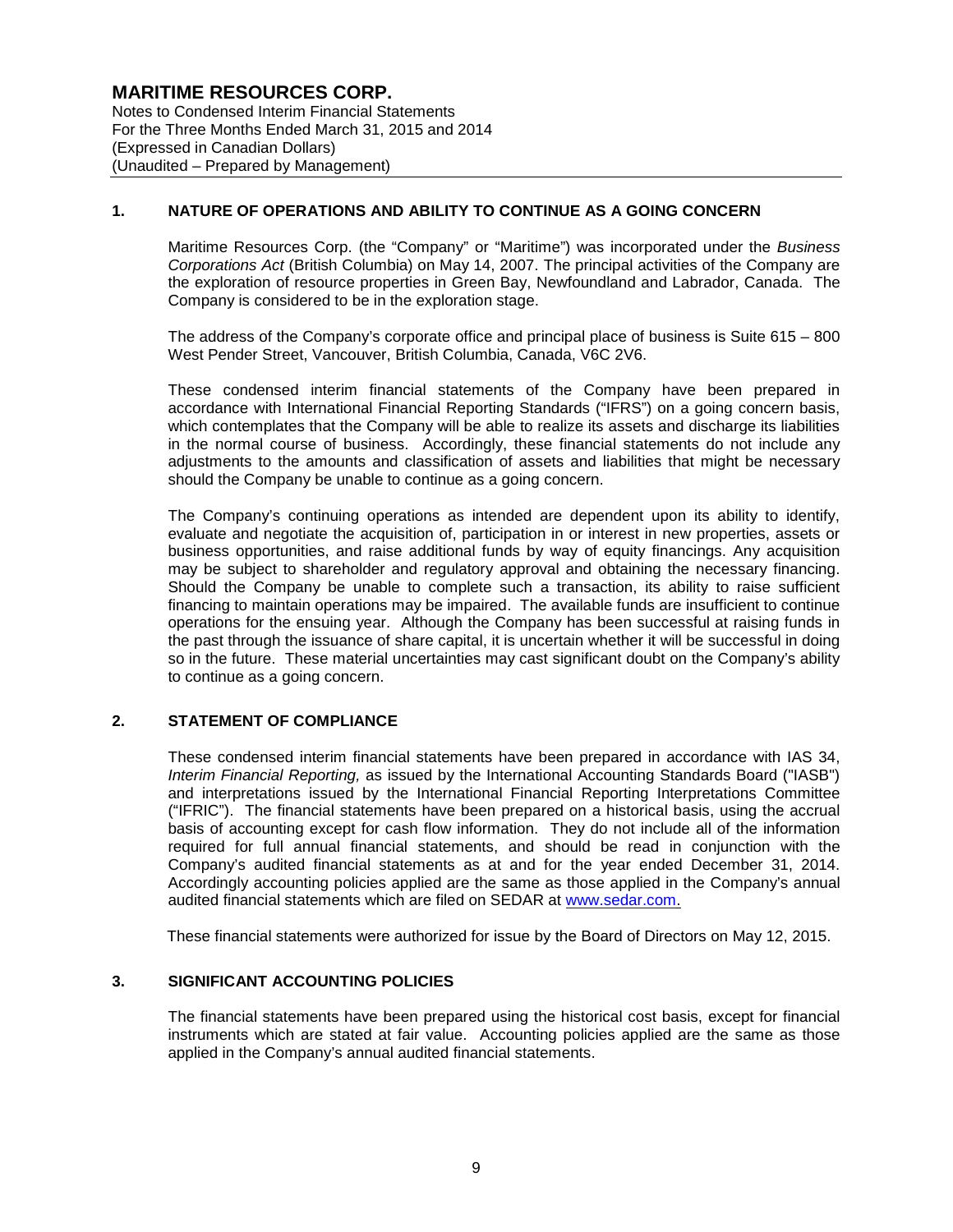Notes to Condensed Interim Financial Statements For the Three Months Ended March 31, 2015 and 2014 (Expressed in Canadian Dollars) (Unaudited – Prepared by Management)

(a) Use of estimates and judgment

The preparation of financial statements requires management to make judgments, estimates and assumptions that affect the application of policies and reported amounts of assets and liabilities, and revenue and expenses. The estimates and associated assumptions are based on historical experience and various other factors that are believed to be reasonable under the circumstances, the results of which form the basis of making the judgments about carrying values of assets and liabilities that are not readily apparent from other sources. Actual results may differ from these estimates.

The estimates and underlying assumptions are reviewed on an ongoing basis. Revisions to accounting estimates are recognized in the period in which the estimate is revised if the revision affects only that period or in the period of the revision and further periods if the review affects both current and future periods.

Critical judgments exercised in the application of accounting policies and estimates having the most significant effects on the amounts recognized in these financial statements include:

*Economic recoverability and profitability of future economic benefits of exploration and evaluation assets* – Management has determined that exploration, evaluation and related costs incurred which were capitalized may have future economic benefits and may be economically recoverable. Management uses several criteria in its assessments of economic recoverability and probability of future economic benefits, including geological and other technical information, a history of conversion of mineral deposits with similar characteristics to its properties, evaluation of permitting and environmental issues and other such factors.

*Valuation of share-based payments, agent compensation and finders' warrants* – The Company uses the Black-Scholes Pricing Model for valuation of *share*-based payments, agent compensation and finders' warrants, which requires the input of subjective assumptions including expected price volatility, interest rate, and forfeiture rate. Changes in the input assumptions can materially affect the fair value estimate and the Company's results and equity reserves.

*Income taxes* – In assessing the probability of realizing deferred tax assets, management makes estimates related to expectation of future taxable income, applicable tax opportunities, expected timing of reversals of existing temporary differences and the likelihood that tax position taken will be sustained upon examination by applicable tax authorities. In making its assessments, management gives additional weight to positive and negative evidence that can be objectively verified.

While management believes that these estimates are reasonable, actual results could differ from those estimates and could impact future results of operation and cash flows.

(b) Functional and presentation currency

The Company's functional and presentation currency is the Canadian dollar.

(c) Segmented information

The Company has one operating segment, mineral exploration and development, and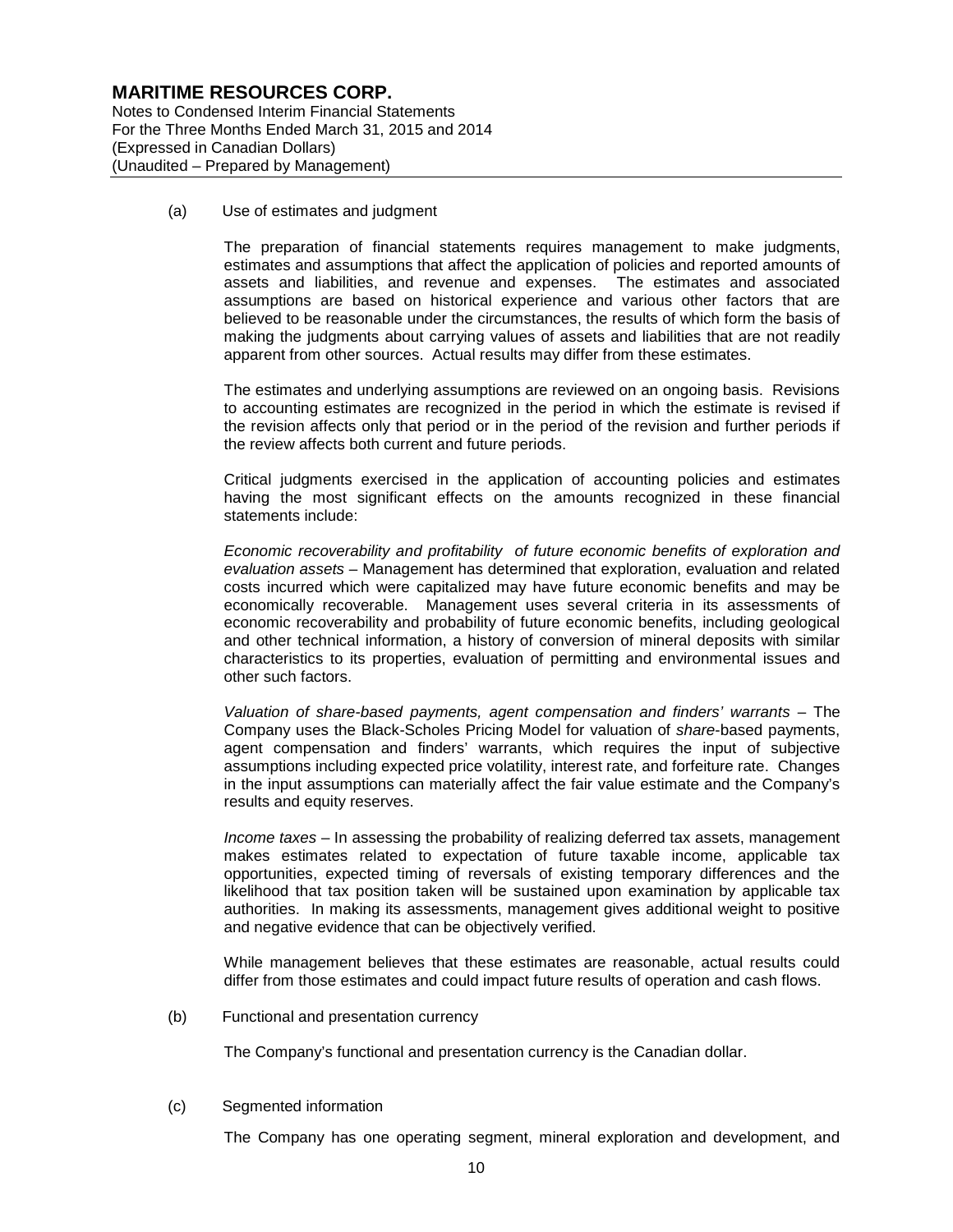Notes to Condensed Interim Financial Statements For the Three Months Ended March 31, 2015 and 2014 (Expressed in Canadian Dollars) (Unaudited – Prepared by Management)

operates in one geographical segment, being Canada.

(d) Exploration and evaluation assets ("E&E")

Once the legal right to explore a property has been obtained, costs directly related to E&E expenditures are recognized and capitalized, in addition to the acquisition costs, net of recoveries, on a property-by-property basis. These direct expenditures include such costs as materials used, surveying costs, drilling costs and payments made to contractors during the exploration phase. Costs not directly attributable to E&E activities, including general administrative overhead costs, are expensed in the period in which they occur.

From time to time the Company may acquire or dispose of a mineral property pursuant to the terms of an option agreement. As the options are exercisable entirely at the discretion of the optionee, the amounts payable or receivable are not recorded. Option payments and government assistance are recorded as property costs or recoveries when the payments are made or received.

If economically recoverable ore reserves are developed, capitalized costs of the related property will be reclassified as mining assets and will be amortized using the unit-ofproduction method. When a property is deemed to no longer have commercially viable prospects to the Company, E&E expenditures in respect of the project are deemed to be impaired. As a result those E&E costs, in excess of estimated recoveries, are written off to profit or loss.

The Company assesses E&E assets for impairment at each statement of financial position date or whenever facts and circumstances suggest that the carrying amount of an asset may exceed its recoverable amount. The recoverable amount is the higher of the asset's fair value less costs to sell and value in use. A cash-generating unit is the smallest identifiable group of E&E assets that generates cash inflows that are largely independent of the cash inflows from other assets or groups of assets.

Although the Company has taken steps to verify title to the properties in which it has an interest in accordance with industry standards for properties in the exploration stage, these procedures do not guarantee that title to the properties will not be challenged or impugned. Property title may be affected by undetected defects, be subject to unregistered prior agreements, transfers or land claims, or be non-compliant with regulatory requirements.

(e) Adoption of new IFRS pronouncements

The adoption of the following new IFRS pronouncements did not have an effect on the Company's financial statements:

- IFRS 7,"Financial Instruments: Disclosures" (amendments) is effective for annual periods beginning on or after January 1, 2015.
- (f) New accounting standards not yet adopted
	- IAS 36, "Impairment of Assets" is effective for annual periods beginning on or after July 1, 2014.
	- IFRS 14, "Regulatory Deferral Accounts" is effective for annual periods beginning on or after January 1, 2016.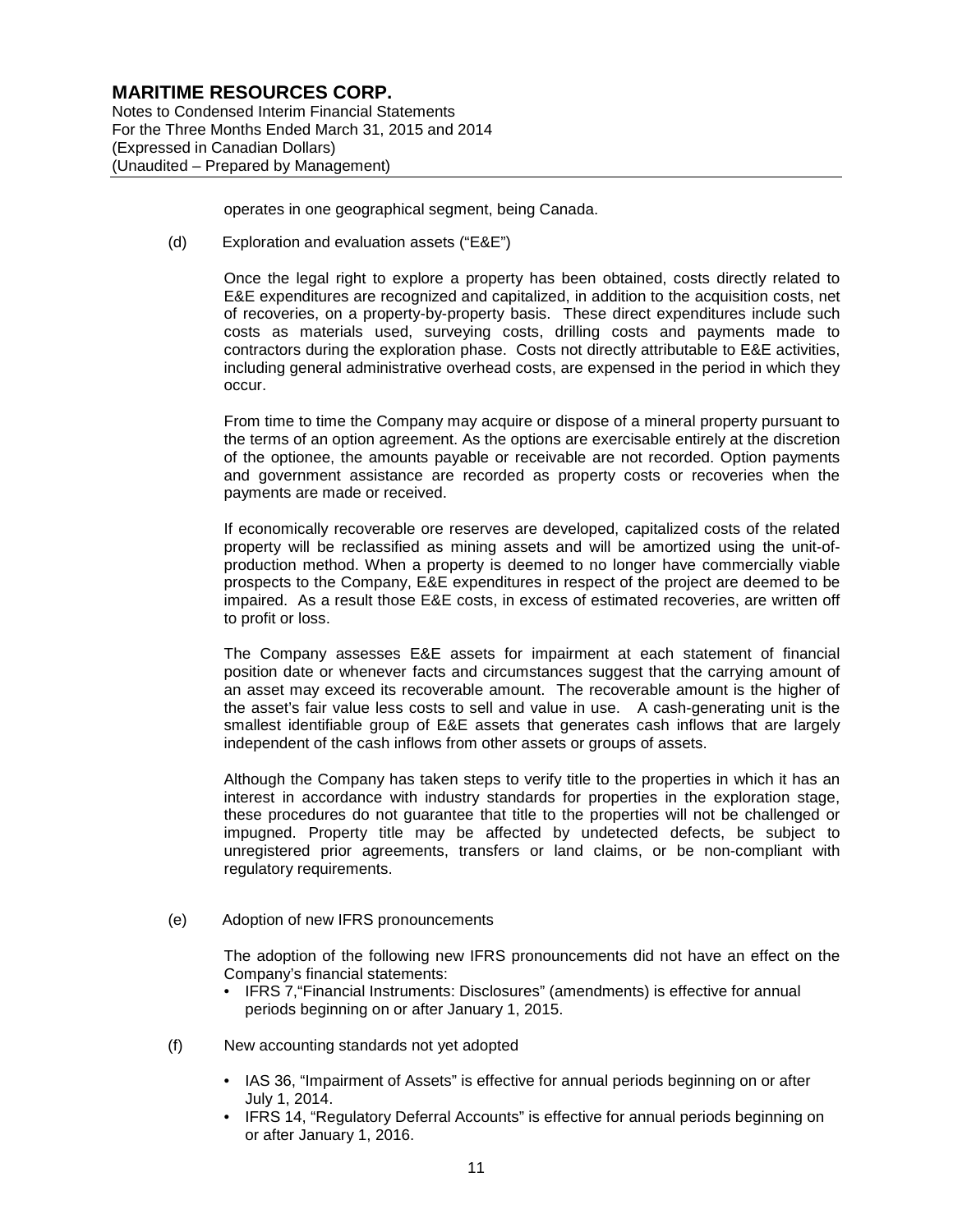Notes to Condensed Interim Financial Statements For the Three Months Ended March 31, 2015 and 2014 (Expressed in Canadian Dollars) (Unaudited – Prepared by Management)

- IFRS 15, "Revenue from Contracts with Customers" is effective for annual periods beginning on or after January 1, 2017.
- IFRS 9, "Financial Instruments: Classification and Measurement" is effective for annual periods beginning on or after January 1, 2018.

The Company is currently evaluating the impact of these new and amended standards on its financial statements. The impact is not expected to have a material impact on the statements of financial position or results of operations.

#### **4. FINANCIAL INSTRUMENTS**

The Company has classified its cash as FVTPL (using level 1 of the fair value hierarchy); receivables (excluding tax arrangements) as loans and receivables; and accounts payable and accrued liabilities and loans as other financial liabilities.

The carrying values of cash, accounts receivables and accounts payable approximate their fair values due to the short-term maturity of these financial instruments.

#### **5. FINANCIAL RISK MANAGEMENT**

(a) Credit risk

Credit risk is the risk that a counter party to a financial instrument will fail to discharge its contractual obligations. The Company is exposed to credit risk with respect to its cash, restricted cash and receivables, other than Goods and Services Tax ("GST"). The maximum exposure to loss arising from accounts receivable is equal to their carrying amounts.

The Company manages credit risk with respect to its cash by maintaining demand deposits with a major Canadian financial institution; however, this exposes the Company's cash to concentration of credit risk as all amounts are held at a single institution.

(b) Liquidity risk

Liquidity risk is the risk that the Company will encounter difficulty in satisfying financial obligations as they become due. The Company manages its liquidity risk by forecasting cash flows from operations and anticipated investing and financing activities. The Company is exposed to liquidity risk.

(c) Market risk

Market risk is the risk that the fair value or future cash flows of a financial instrument will fluctuate due to changes in market prices. Market risk comprises three types of risk: interest rate risk, foreign currency risk and other price risk.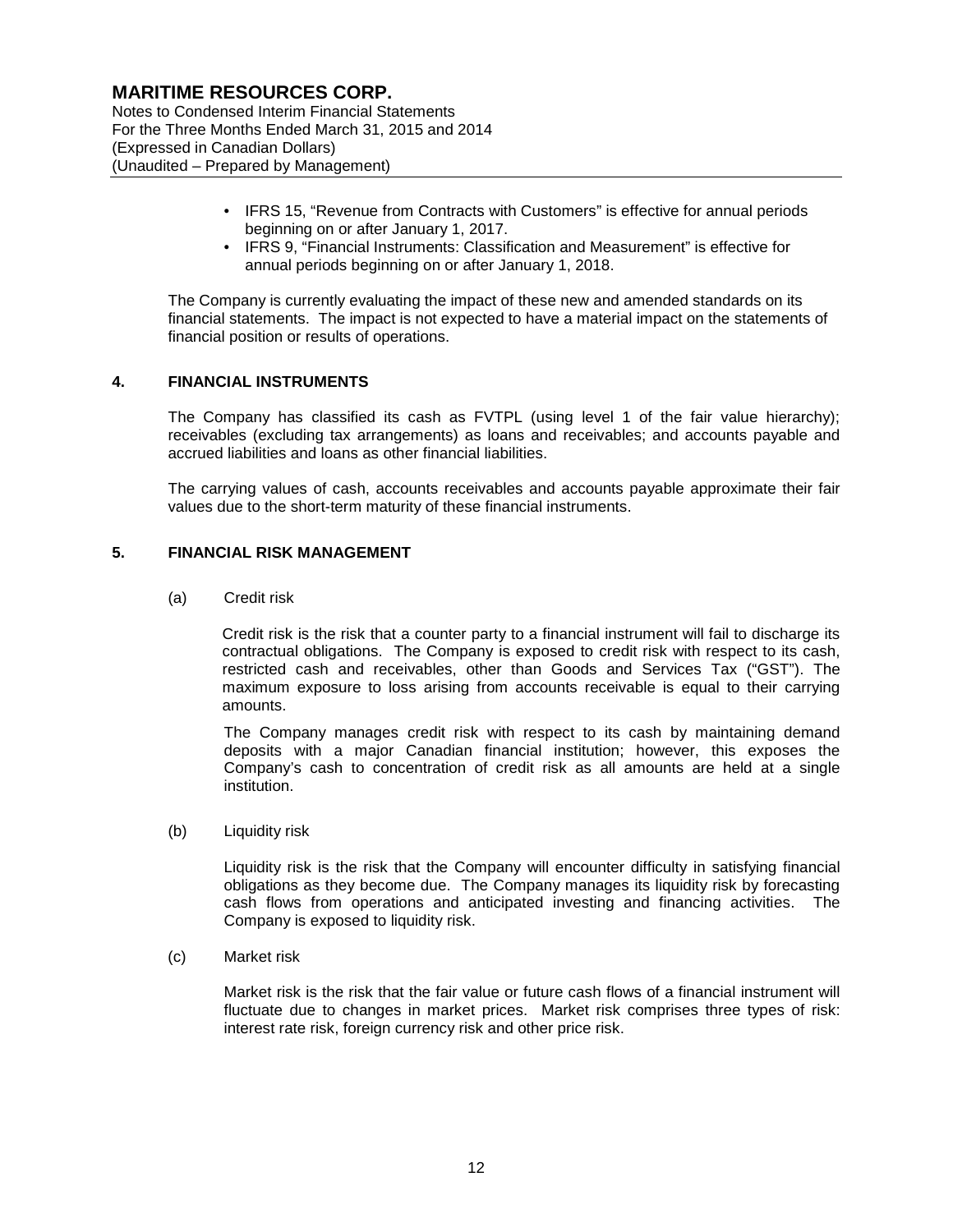Notes to Condensed Interim Financial Statements For the Three Months Ended March 31, 2015 and 2014 (Expressed in Canadian Dollars) (Unaudited – Prepared by Management)

(i) Interest rate risk

Interest rate risk consists of two components:

- (a) To the extent that payments made or received on the Company's monetary assets and liabilities are affected by changes in the prevailing market interest rates, the Company is exposed to interest rate cash flow risk; and
- (b) To the extent that changes in prevailing market rates differ from the interest rate in the Company's monetary assets and liabilities, the Company is exposed to interest rate price risk.

The Company is not exposed to significant interest rate risk due to the short-term maturity of its monetary assets and liabilities.

(ii) Foreign currency risk

Foreign currency risk is the risk that the fair value or future cash flows of a financial instrument will fluctuate due to changes in foreign exchange rates. The Company is not exposed to foreign currency risk as its monetary assets and liabilities are denominated in Canadian dollars.

(iii) Other price risk

Other price risk is the risk that the fair value or future cash flows of a financial instrument will fluctuate due to changes in market prices, other than those arising from interest rate risk or foreign currency risk. The Company is not exposed to other price risk.

There were no changes in the Company's approach to managing the above risks.

#### **6. CASH**

|      |        | March 31, 2015 December 31, 2014 |
|------|--------|----------------------------------|
| Cash | 34.701 | 155.709                          |

#### **7. RECEIVABLES**

|                       |  |       | March 31, 2015 December 31, 2014 |       |  |
|-----------------------|--|-------|----------------------------------|-------|--|
| <b>GST</b> receivable |  | 6.077 |                                  | 6.284 |  |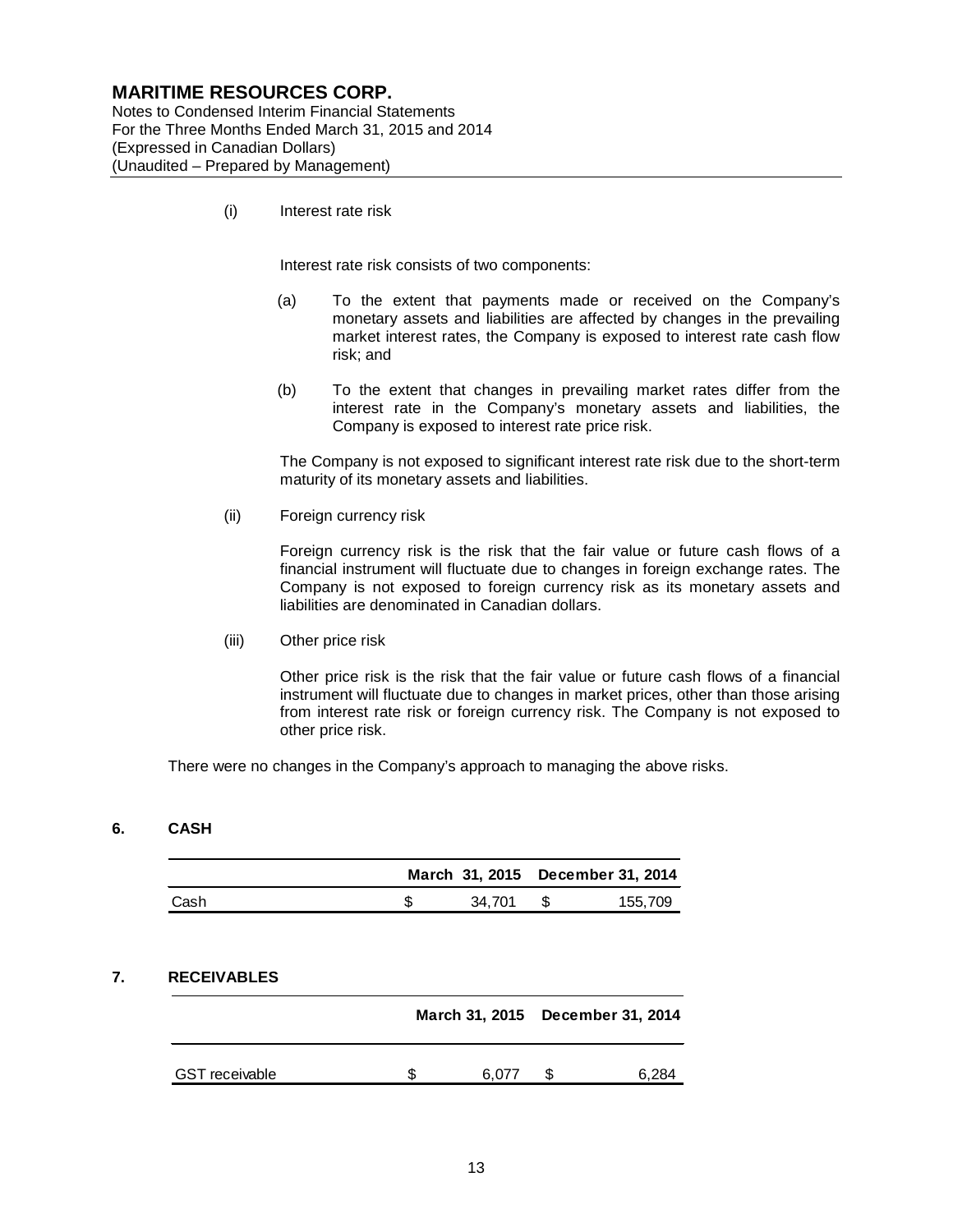Notes to Condensed Interim Financial Statements For the Three Months Ended March 31, 2015 and 2014 (Expressed in Canadian Dollars) (Unaudited – Prepared by Management)

#### **8. EXPLORATION AND EVALUATION ASSETS**

Expenditures incurred on the Company's 100% owned Green Bay Property, located in central Newfoundland, during the periods ended March 31, 2015 and December 31, 2014 follow:

|                                      | March 31, 2015  | December 31, 2014 |
|--------------------------------------|-----------------|-------------------|
| Balance at the beginning of the year | \$<br>4,798,178 | \$<br>4,600,234   |
| <b>Exploration costs:</b>            |                 |                   |
| Drilling                             | 975             | 3,075             |
| Geology and reports writing          | 28,791          | 160,934           |
| Geochemistry                         |                 | 7,063             |
| Property                             |                 | 26,872            |
| Geophysics                           | 450             |                   |
| Other                                | 1,660           |                   |
|                                      | 31,876          | 197,944           |
| Net additions                        | 31,876          | 197,944           |
| Balance at the end of the year       | \$<br>4,830,054 | \$<br>4,798,178   |

During 2010, the Company acquired a 50% initial interest in the Green Bay mineral property in Newfoundland, Canada, by way of issuance of 12,000,000 shares at a fair value of \$0.18 per share, and legal, listing fees and other costs of \$64,563, for total consideration of \$2,224,563.

On January 31, 2012, the Company exercised its option to acquire the remaining 50% interest in the Green Bay property from a significant shareholder, through the issuance of an additional 5,000,000 common shares at \$0.20 per share for total consideration of \$1,000,000, such that the Company owns a 100% interest in the property, subject to a 2% net smelter return royalty on future production from the property with the exception of production from the Orion deposit.

### **9. ACCOUNTS PAYABLE AND ACCRUED LIABILITIES**

|                                  |    | March 31, 2015 |   | December 31, 2014 |
|----------------------------------|----|----------------|---|-------------------|
| Accounts payable                 | S  | 15,427         | S | 11,856            |
| <b>Accrued liabilities</b>       |    | 3,500          |   | 15,000            |
| Interest payable                 |    | 9,514          |   | 2,733             |
| Due to related parties (note 14) |    | 3,865          |   | 4,529             |
|                                  | \$ | 32,307         |   | 34.118            |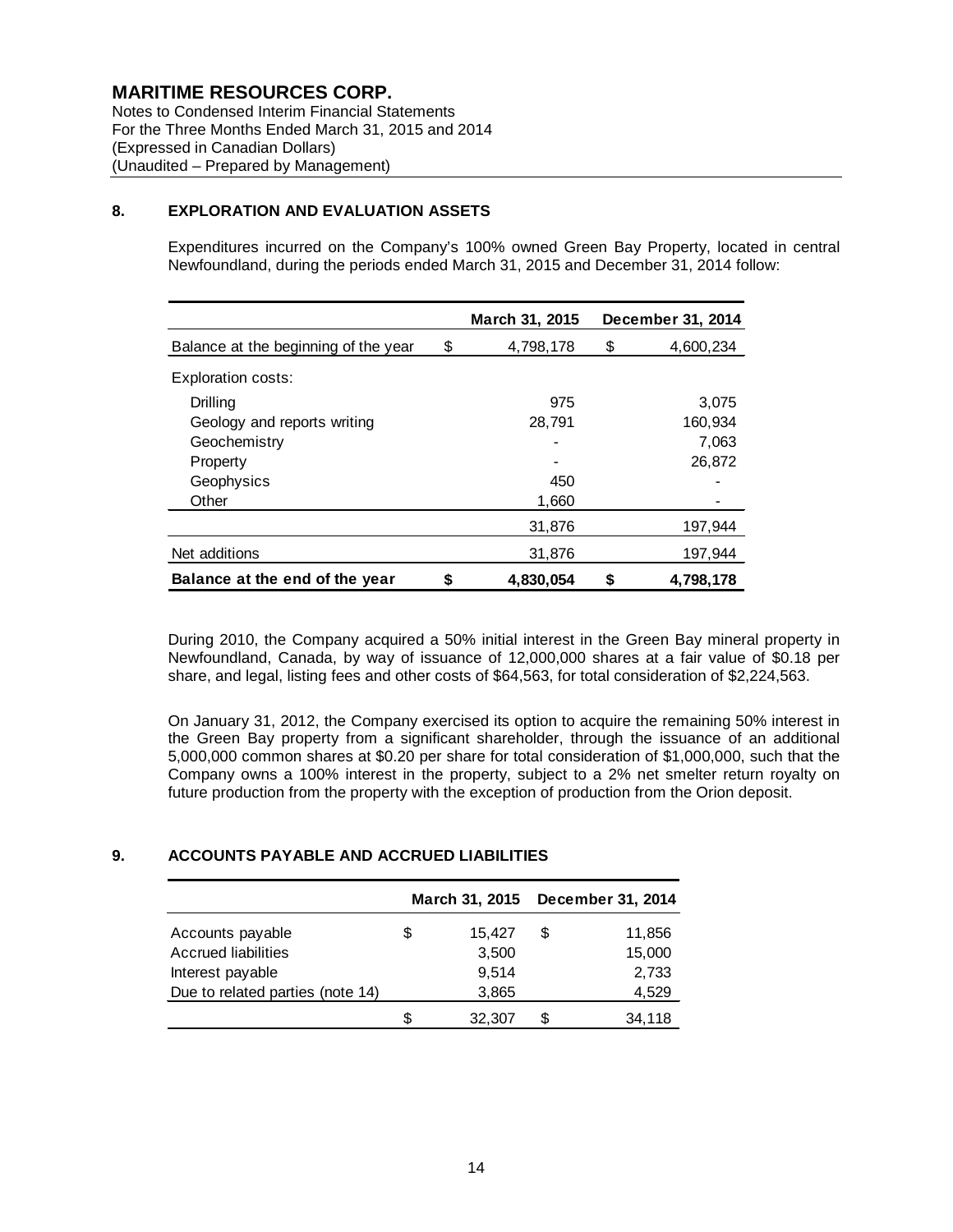Notes to Condensed Interim Financial Statements For the Three Months Ended March 31, 2015 and 2014 (Expressed in Canadian Dollars) (Unaudited – Prepared by Management)

#### **10. LOANS**

On November 7, 2012, the Company completed loan arrangements by way of promissory notes ("2012 Notes") for total proceeds of \$400,000. The 2012 Notes matured on October 31, 2013 and bore interest of 10% per annum. In connection with the 2012 Notes, the Company, as a bonus to the lenders, issued in the aggregate 400,000 common shares at a total fair value of \$68,000, which transaction cost was amortized and expensed prior to December 31, 2013. During the year ended December 31, 2013, the Company repaid, in the aggregate, principal of \$280,000 and interest of \$42,317 to some of the lenders, and re-entered into a loan arrangement ("2013 Notes") for total principal of \$120,000, bearing interest of 10% per annum and due on demand. During 2014, the Company repaid the principal of \$120,000 and interest of \$6,707.

On December 15, 2014, the Company completed loan arrangements by way of promissory notes ("2014 Notes") for total proceeds of \$275,000. The 2014 Notes mature in one year and bear interest of 10% per annum. In connection with the 2014 Notes, the Company, as a bonus to the lenders, issued in the aggregate 366,665 common shares at a total fair value of \$41,333, which transaction cost is amortized and expensed over the term of the loan. At March 31, 2015, \$13,304 had been expensed, resulting in a fair value of the loans, excluding interest, of \$246,971 and an unexpended balance of \$28,029. At March 31, 2015, the Company had principal of \$275,000 and interest of \$9,514 owing to the lenders bearing interest of 10% per annum (Note 13(b)). The effective interest rate, including bonus shares, is 25%.

|                   |            | Principal<br>(\$) | Value of<br>bonus<br>shares<br>(\$) | Amortized<br>bonus<br>shares<br>(\$) | Principle (net<br>values of of unamortized<br>value of bonus<br>shares)<br>(\$) | Interest<br>payable<br>(\$) | <b>Total</b><br>(\$) |
|-------------------|------------|-------------------|-------------------------------------|--------------------------------------|---------------------------------------------------------------------------------|-----------------------------|----------------------|
| December 31, 2014 | 2014 Notes | 275,000           | (41, 333)                           | 4,263                                | 237,930                                                                         | 2,733                       | 240,663              |
| March 31, 2015    | 2014 Notes | 275,000           | (41, 333)                           | 13,304                               | 246,971                                                                         | 9,514                       | 256,485              |

### **11. CAPITAL MANAGEMENT**

The Company defines capital as all components of shareholders' equity and debt obligations. The Board of Directors does not establish quantitative return on capital criteria for management due to the nature of the Company's business. The Company does not pay dividends and is not subject to any externally imposed capital requirements.

The Company raises capital through the issuance of its share capital and promissory notes to fund operations, and the identification and evaluation of exploration assets. Although the Company has been successful at raising funds in the past through issuance of common shares, there can be no assurance that it will continue to be able to do so in the future.

There were no changes to the Company's approach to capital management during the period ended March 31, 2015. The Company is not subject to any externally imposed capital restrictions.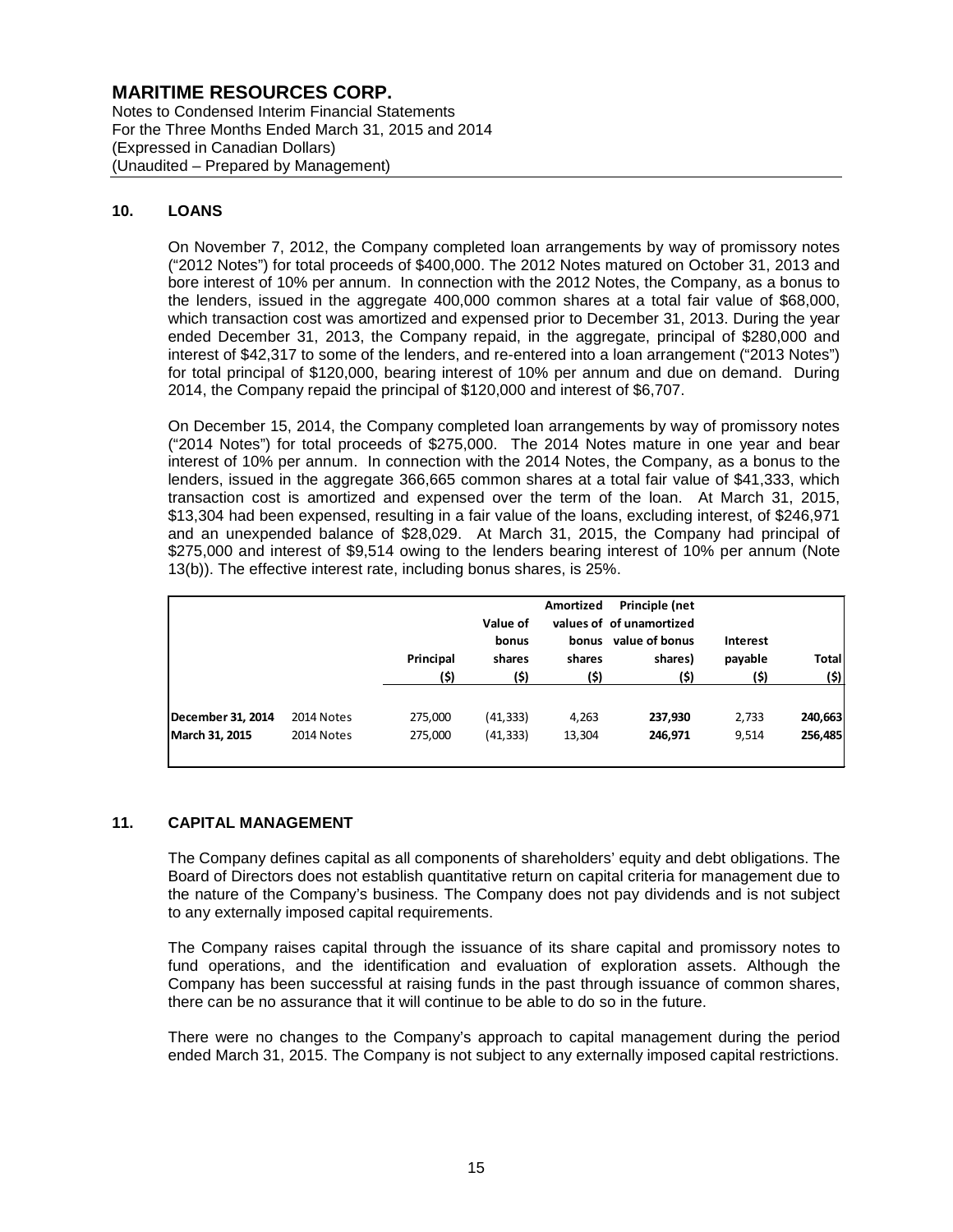Notes to Condensed Interim Financial Statements For the Three Months Ended March 31, 2015 and 2014 (Expressed in Canadian Dollars) (Unaudited – Prepared by Management)

#### **12. SHARE CAPITAL**

(a) Authorized

Unlimited number of common shares without par value

(b) Issued

No shares were issued during the three months ended March 31, 2015.

(c) Stock options

The Company has a "rolling" stock option plan for its directors, officers, employees and consultants. The terms of the plan provide for options to be granted to a maximum of 10% of the issued and outstanding common shares of the Company at the time of grant of the stock options. The exercise price of each option shall not be less than the minimum price permitted by the policies of the TSX Venture Exchange, and the options may be granted for a maximum term of ten years from the date of grant. The Company records the fair value of all options granted using the Black-Scholes model as sharebased payment expense over the vesting period of the options. Vesting terms are determined by the Board of Directors.

A summary of the Company's stock options as at March 31, 2015 and December 31, 2014 and changes during the periods then ended follows:

|                                                   | Number of<br><b>Options</b> | Weighted<br>Average |
|---------------------------------------------------|-----------------------------|---------------------|
| Outstanding, December 31, 2013 and March 31, 2014 | 2,425,000                   | \$<br>0.175         |
| Granted                                           | 860,000                     | \$<br>0.250         |
| Expired                                           | (10,000)                    | \$<br>0.200         |
| Outstanding December 31, 2014                     | 3,275,000                   | \$<br>0.195         |
| Granted                                           | 150.000                     | \$<br>0.160         |
| Expired                                           | 175,000                     | \$<br>0.200         |
| Expired                                           | 115,000                     | \$<br>0.280         |
| Outstanding, March 31, 2015                       | 3,135,000                   | \$<br>0.180         |
| Exercisable, March 31, 2015                       | 3.131.250                   | \$<br>0.180         |

During the period ended March 31, 2015, the Company granted stock options allowing for the purchase of up to, in the aggregate, 150,000 common shares of the capital of the Company at \$0.16 per common share until March 4, 2020. At March 31, 2015, options allowing for the purchase, in the aggregate, of 3,131,250 (2014: 2,425,000) shares were vested and exercisable, with a weighted average exercise price of \$0.180 (2014: \$0.175) per share and a weighted average remaining contractual life of 1.74 (2014: 2.48) years.

The Company has estimated the forfeiture rate to be 0.00%. Expected volatility was determined based on the historical movements in the closing price of the Company's, or comparable companies' stocks for a length of time to the expected life of each option.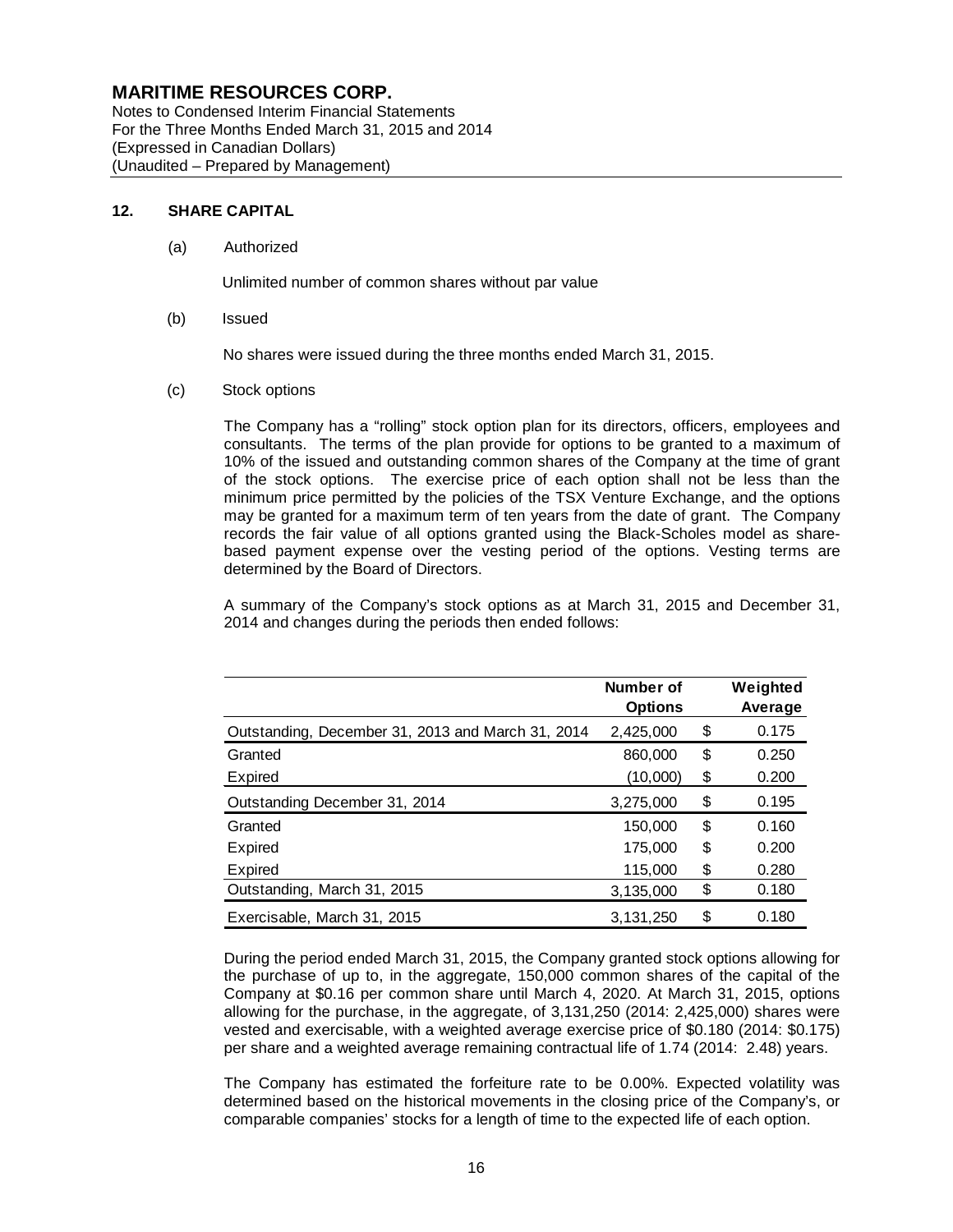Notes to Condensed Interim Financial Statements For the Three Months Ended March 31, 2015 and 2014 (Expressed in Canadian Dollars) (Unaudited – Prepared by Management)

> The fair value of each option granted is estimated at the time of the grant using the Black-Scholes option pricing model with weighted average assumptions for the grants as follows:

|                                 | 2015  | 2014  |
|---------------------------------|-------|-------|
| Risk-free interest rate         | 0.91% | 1.49% |
| Expected dividend yield         | Nil   | Nil   |
| Expected stock price volatility | 114%  | 122%  |
| Expected option life in years   | 5     | ٠h    |

As at March 31, 2015, stock options outstanding were as follows:

| <b>Number</b><br>of Options | <b>Exercise</b><br><b>Price</b> | <b>Expiry Date</b> | <b>Weighted Average</b><br><b>Remaining Contractual</b><br>Life in Years | Weighted<br>Average<br><b>Exercise</b> |
|-----------------------------|---------------------------------|--------------------|--------------------------------------------------------------------------|----------------------------------------|
| 1,000,000                   | \$0.150                         | 01-Oct-15          |                                                                          |                                        |
| 150,000                     | \$0.165                         | 26-Nov-15          |                                                                          |                                        |
| 290,000                     | \$0.200                         | 14-Dec-16          |                                                                          |                                        |
| 200,000                     | \$0.175                         | 26-Apr-17          |                                                                          |                                        |
| 600,000                     | \$0.200                         | 21-Jan-18          |                                                                          |                                        |
| 545,000                     | \$0.280                         | 29-May-19          |                                                                          |                                        |
| 200,000                     | \$0.150                         | 15-Oct-19          |                                                                          |                                        |
| 150,000                     | \$0.160                         | 04-Mar-15          |                                                                          |                                        |
| 3,135,000                   |                                 |                    | 1.74                                                                     | 0.180                                  |

### **13. WARRANTS**

During the year ended December 31, 2014, the Company, in connection with a private placement, issued warrants allowing for the purchase of up to 1,248,000 common shares. All the warrants entitle the holder to purchase one common share at a price of \$0.35, with 1,148,000 of the warrants expiring on May 22, 2015 and 100,000 expiring on June 18, 2015. The warrants were valued using the residual method, such that the 1,148,000 warrants issued on May 22, 2014 were valued at \$Nil and 100,000 warrants issued on June 18, 2014 were valued at \$6,400, (80,000 warrants from NFT units valued at \$6,400 and 20,000 warrants from FT units valued at \$Nil).

A summary of the status of the Company's warrants as at December 31, 2014 and March 31, 2015 follows:

|                                                  | <b>Number of Warrants</b> | Amount | <b>Expiry Date</b> |           |
|--------------------------------------------------|---------------------------|--------|--------------------|-----------|
| Outstanding and Exercisable at December 31, 2014 |                           |        |                    |           |
| Private placement                                |                           |        |                    |           |
| - Tranche 1                                      | 1,148,000                 |        | -                  | 22-May-15 |
| - Tranche 2                                      | 100,000                   |        | 6.400              | 18-Jun-15 |
| Outstanding and exercisable, December 31, 2014   | 1,248,000                 | S      | 6,400              |           |
| Outstanding and exercisable, March 31, 2015      | 1,248,000                 | S      | 6,400              |           |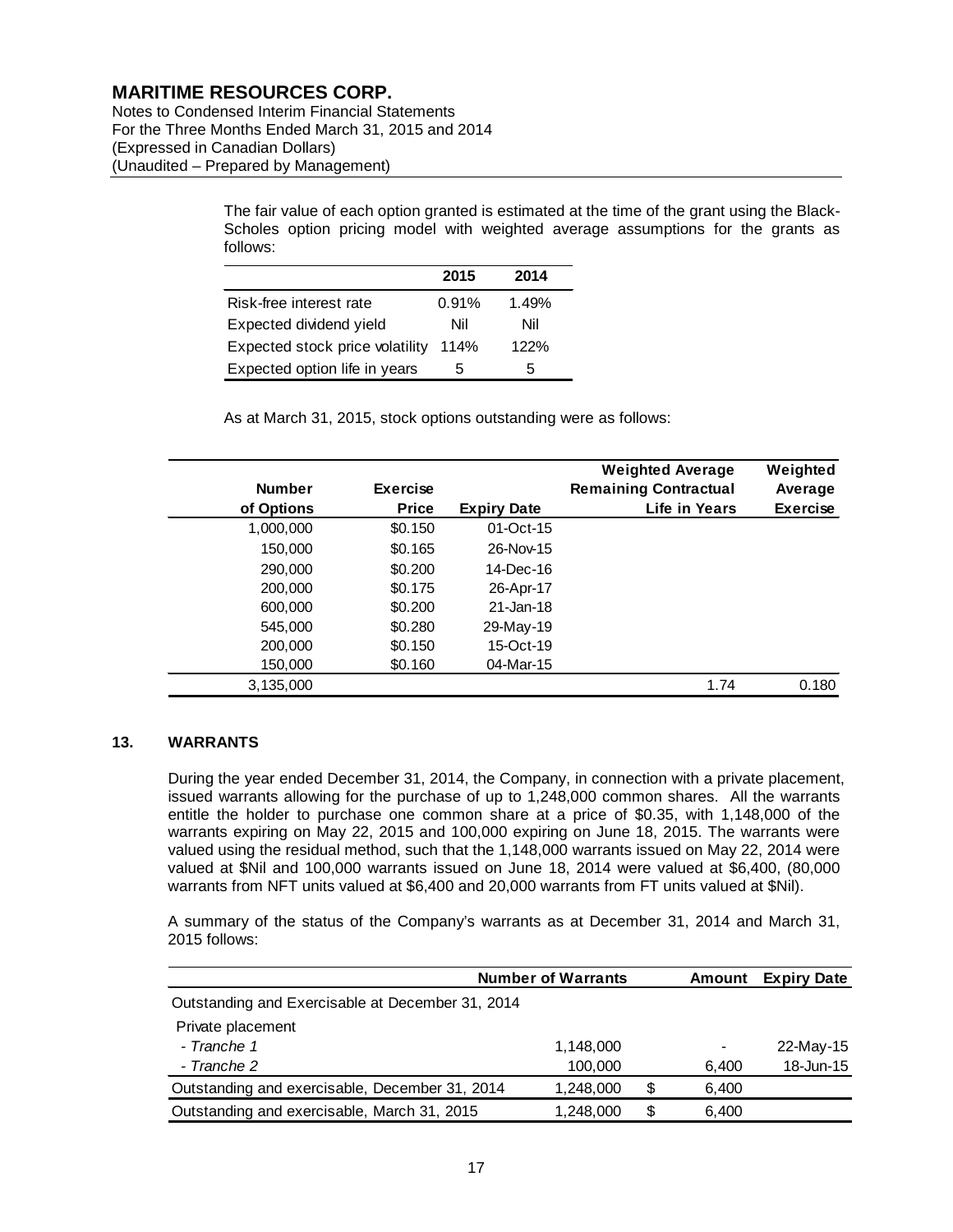Notes to Condensed Interim Financial Statements For the Three Months Ended March 31, 2015 and 2014 (Expressed in Canadian Dollars) (Unaudited – Prepared by Management)

#### **14. RELATED PARTY TRANSACTIONS**

#### (a) Services

i. From January 1 to June 30, 2014, the Company had arrangements with a company related by virtue of common directorship and which, at December 31, 2014, held approximately 26% of the Company's issued and outstanding shares, in respect of rent, accounting, investor relations, office administration, and insurance. The Company incurred the following charges during the period ended March 31, 2015 and 2014:

|                       |   | 2015                     |   | 2014   |
|-----------------------|---|--------------------------|---|--------|
| Rent                  |   | $\overline{\phantom{0}}$ |   | 10,356 |
| IR & conference       |   | $\overline{\phantom{0}}$ |   | 10,299 |
| Office administration |   | $\overline{\phantom{0}}$ |   | 1.141  |
|                       | S | $\overline{\phantom{0}}$ | S | 21.796 |

At March 31, 2015, accounts payable and accrued liabilities included \$3,865 (2014: \$3,994) due to that party.

ii. Effective July 1, 2014 the Company entered into arrangement with an administration and exploration services contractor ("AESC") in which a director is a shareholder, pursuant to which it receives office, administrative and exploration services. For the period ended March 31, 2015 and 2014, the Company was charged for exploration costs and to reimburse office and administrative costs as follows:

|                       |   | 2015   |   | 2014 |
|-----------------------|---|--------|---|------|
| Rent                  |   | 9,000  |   |      |
| Consulting            |   | 7,500  |   |      |
| Geological consulting |   | 13,050 |   |      |
| Office administration |   | 4,556  |   | -    |
|                       | S | 34,106 | S |      |

At December 31, 2014, the Company had advanced \$8,500 to AESC for future services (2013: \$Nil). The advance was settled prior to March 31, 2015. At March 31, 2015 the company owed \$Nil (2014: \$Nil) to AESC.

#### (b) Loans

In respect of the 2013 Notes, the Company repaid, during the year ended December 31, 2014, total principal of \$120,000 and interest of \$6,707 to the lenders, which amounts include \$95,000 and \$5,310, respectively, to key management personnel and directors of the Company. At December 31, 2013, interest of \$1,614 was owed to those parties.

In respect of the 2014 Notes, the Company received gross proceeds of \$275,000, of which \$125,000 was provided by parties related to the Company, and issued 166,666 common shares valued at \$17,330 as bonus shares to these related parties. At March 31, 2015, interest of \$3,917.81 was owed to those related parties.